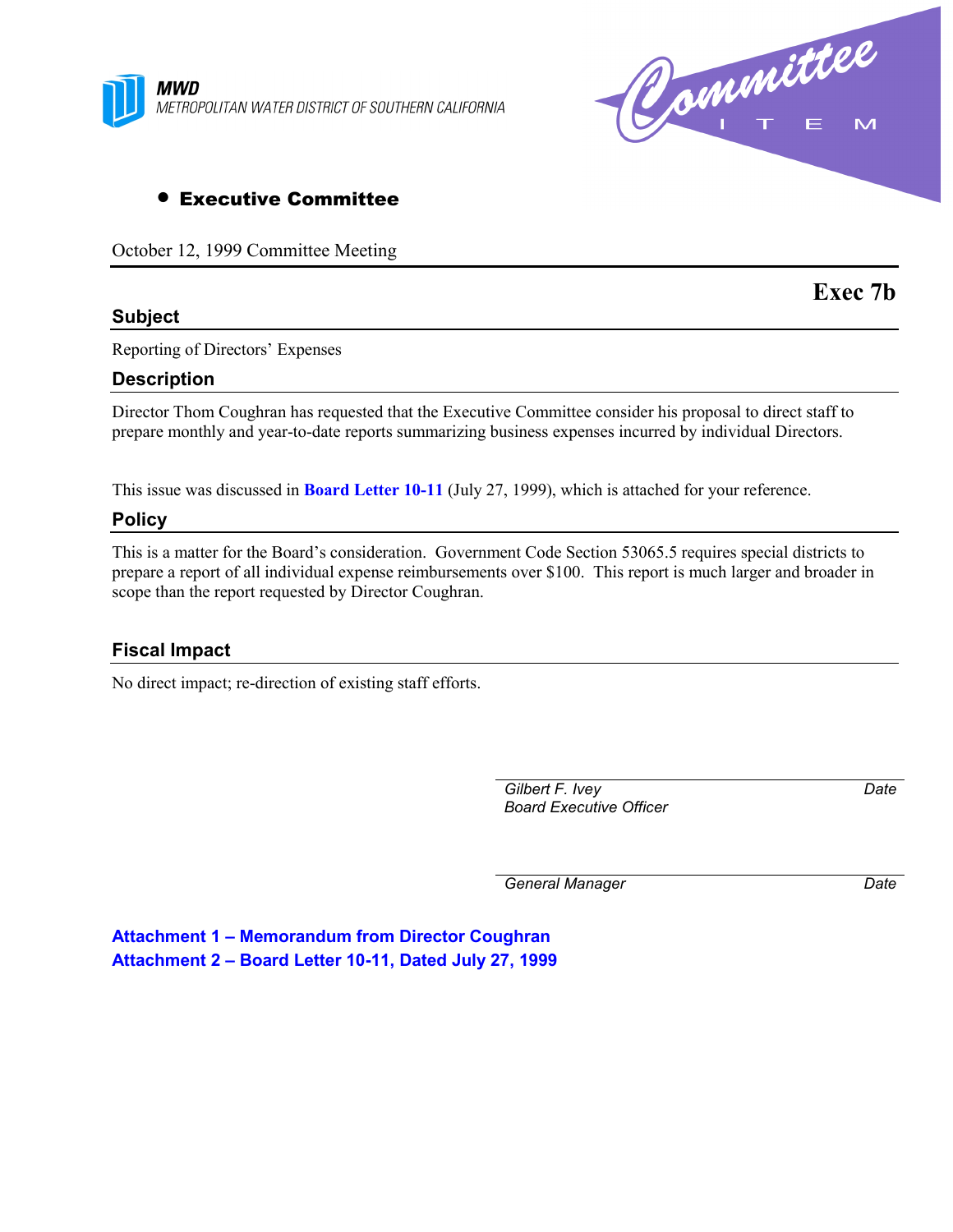October 12, 1999

Exec 7b

## **MWD AGENDA ISSUE**

10-11 Reporting of Director's Expenses

**Executive Committee 8/17** 

In a recent letter to the Board Chairman, I requested the "summarizing by major categories" of 0the expenses of MWD Directors.

The report required by the Government Code does not lend itself to summary, because it is cumbersome, and does not include all expenses reimbursed. And a 1200 page report is meaningless simply because of it's length.

The format suggested in the report is a step forward, but the inclusion of a line for every event (Conference, trip, workshop, etc.) adds additional detail that would unduly lengthen and complicate the Summary,

Below is a suggested format that would not require more than 110 lines of data, and at the same time would provide a meaningful summary of Board reimbursement costs.

Obviously, other formats are feasible.

Tom Coughran Member, Board of Directors

| <b>DIRECTOR</b>        | Micage | Meals | Hotel | Airfare | Conf.fees Other | Total | Comments |
|------------------------|--------|-------|-------|---------|-----------------|-------|----------|
| ABDO Mo.               |        |       |       |         |                 |       |          |
| Year to Date           |        |       |       |         |                 |       |          |
| <b>BANNISTER</b>       |        |       |       |         |                 |       |          |
| Year to Date           |        |       |       |         |                 |       |          |
| BARBOSA Mo.            |        |       |       |         |                 |       |          |
| <b>Year to Date</b>    |        |       |       |         |                 |       |          |
| <b>BARKER Mo.</b>      |        |       |       |         |                 |       |          |
| Year to Date           |        |       |       |         |                 |       |          |
| ETC.                   |        |       |       |         |                 |       |          |
|                        |        |       |       |         |                 |       |          |
| <b>TOTAL DIRECTORS</b> |        |       |       |         |                 |       |          |
| Year to Date           |        |       |       |         |                 |       |          |
| BUDGET 1 MO.           |        |       |       |         |                 |       |          |
| <b>BUDGET YTD</b>      |        |       |       |         |                 |       |          |

#### MWD DIRECTORS EXPENSE SUMMARY Monthly and Year to Date

 $\boldsymbol{\gamma}$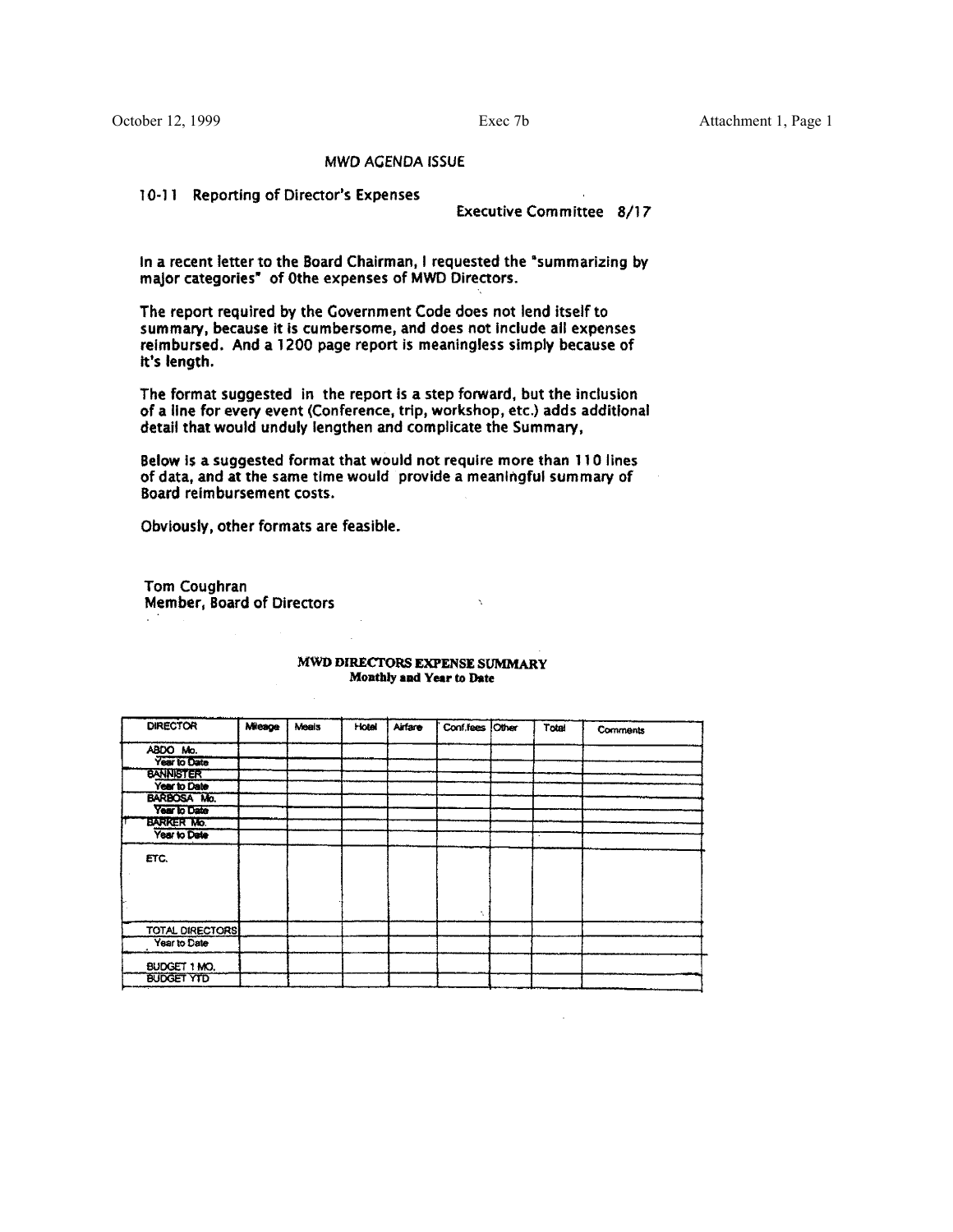$\mathbb{L}$ 

 $\sim$ 

s.  $\mathbf{r}$ 

#### Conf.fees Other Total **DIRECTOR** Mileage Meals Hotel Airfare Comments ABDO Mo. Year to Date **BANNISTER** Year to Date MWD DIRECTORS EXPENSE SUMMARY BARBOSA Mo. Year to Date **BARKER Mo.** Year to Date ETC.  $\mathbf{r}$ TOTAL DIRECTORS Year to Date BUDGET 1 MO. **BUDGET YTD**

## MWD DIRECTORS EXPENSE SUMMARY **Monthly and Year to Date**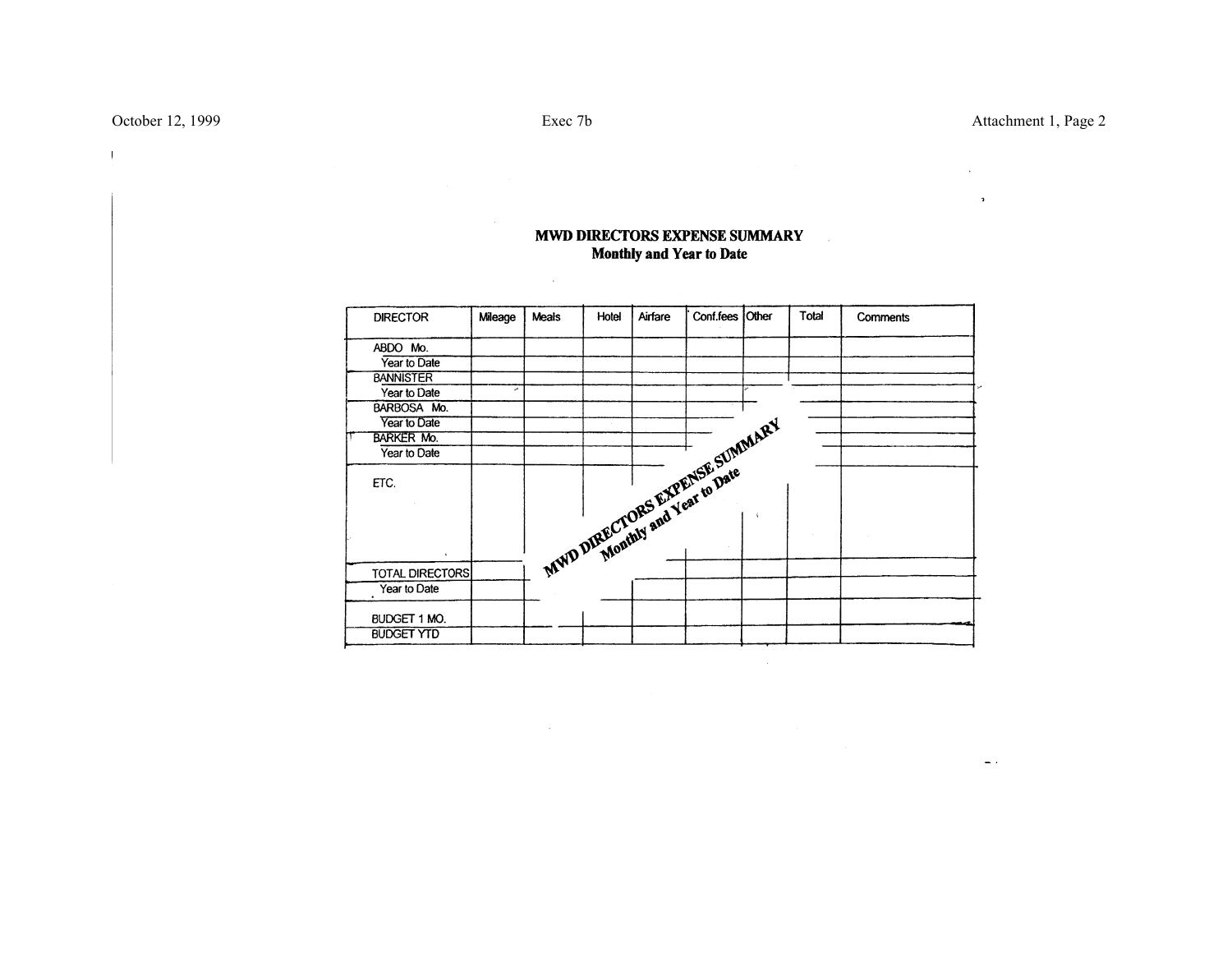October 12, 1999 Exec 7b Attachment 2, Page 1

| <b>MWD</b> |                                                      | $10 - 11$     |
|------------|------------------------------------------------------|---------------|
|            | METROPOLITAN WATER DISTRICT OF SOUTHERN CALIFORNIA   | July 27, 1999 |
| To:        | Board of Directors (Executive Committee-Information) |               |
| From:      | سفين<br>General Manager                              |               |
|            | Submitted by: Board Executive Officer                |               |
| Subject:   | Reporting of Directors' Expenses                     |               |
|            | <b>RECOMMENDATION(S)</b>                             |               |

Director Thom Coughran (City of Santa Ana) has requested in a letter to the Chairman (Attachment A) that staff prepare monthly reports summarizing monthly and year-to-date cumulative individual Directors' Metropolitan business expenses and other information as specified. Some, but not all, of this information is captured in a special purpose report which is prepared solely for public disclosure pursuant to Government Code § 53065.5 (Attachment B). The Rules Committee requested that background information on this matter be provided to the Executive Committee to facilitate discussion of Director Coughran's proposal.

### **DETAILED REPORT**

Government Code § 53065.5 requires special districts such as Metropolitan to prepare at least annually a report which discloses all individual charges for reimbursement of expenses of at least one hundred dollars (\$100). "Individual charges" include each meal, day of lodging, transportation, or activity registration fee. This reporting requirement applies to all reimbursements, including Directors and employees. The report is supposed to be prepared in printed form by May of each year and made available for public inspection upon request. The most recent report was approximately 1,200 pages long. A sample page of this report is attached (Attachment C).

Currently, Section 6331 of Metropolitan's Administrative Code sets forth the procedures and requirements for the preparation, approval and processing of employees and Directors' expense claims (see Attachment B). Such expense claims involve all expenses incurred for Metropolitan business purposes, regardless of amount. Directors' expenses are compiled and reported through the Executive Secretary into the Directors Accounting and Travel Expense Reporting System (DATERS). This data goes into the Travel Expense Report System (TERS), which processes cost data into the Oracle financial system. Staff currently is implementing an upgrade to the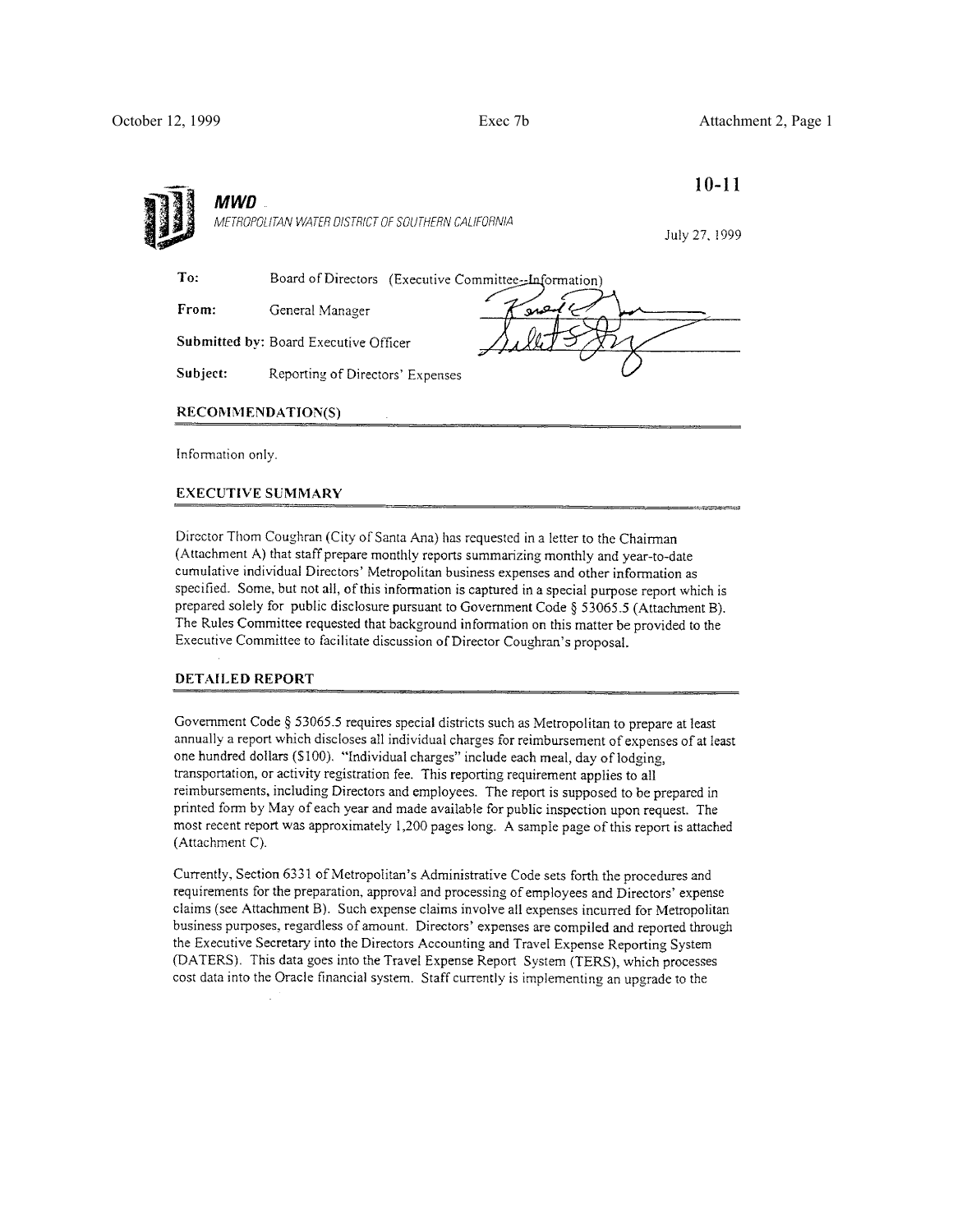Board of Directors

July 27, 1999

TERS system which when complete will enable the Executive Secretary to input Directors' expense reports directly into TERS rather than relying on the DATERS system.

 $-2-$ 

In a letter to the Chairman dated June 14, 1999, Director Coughran requested that the Board direct staff to prepare monthly reports summarizing, by major category of costs, all monthly and year-to-date cumulative Director-related travel, lodging, conferences, and other Metropolitan expense activities. This report would also include a comparison between fiscal year budgeted and actual amounts for Board of Director travel and expenses, along with information on any problems such as delinquencies in reporting, failure to report, or reporting of inappropriate items. The report would be provided on a monthly basis to the Chairman, Auditor, General Manager, and Directors for their information. In late 1998, the Auditor recommended that the Board Chairman consider implementing such reports to enhance director awareness of expense activities and to promote accountability.

The portion of such a report summarizing expenses might be formatted as follows for all Directors:

|          | Description<br>of Event, if<br>Applicable | Hotel | Airfare | Meals | Conf.<br>Fees | Transportation | Mileage | Other | Total | Comments |  |
|----------|-------------------------------------------|-------|---------|-------|---------------|----------------|---------|-------|-------|----------|--|
| Director |                                           |       |         |       |               |                |         |       |       |          |  |
| Total    |                                           |       |         |       |               |                |         |       |       |          |  |

The information requested by Director Coughran is currently available within DATERS and TERS and the requested monthly reports could be provided by staff if desired by the Board. Under the Public Records Act, the public would have access to this report upon request.

This matter is presented for the Board's information and consideration

 $\mathbb{P}\mathrm{V}\mathbb{H}$ #14961

Attachments (3)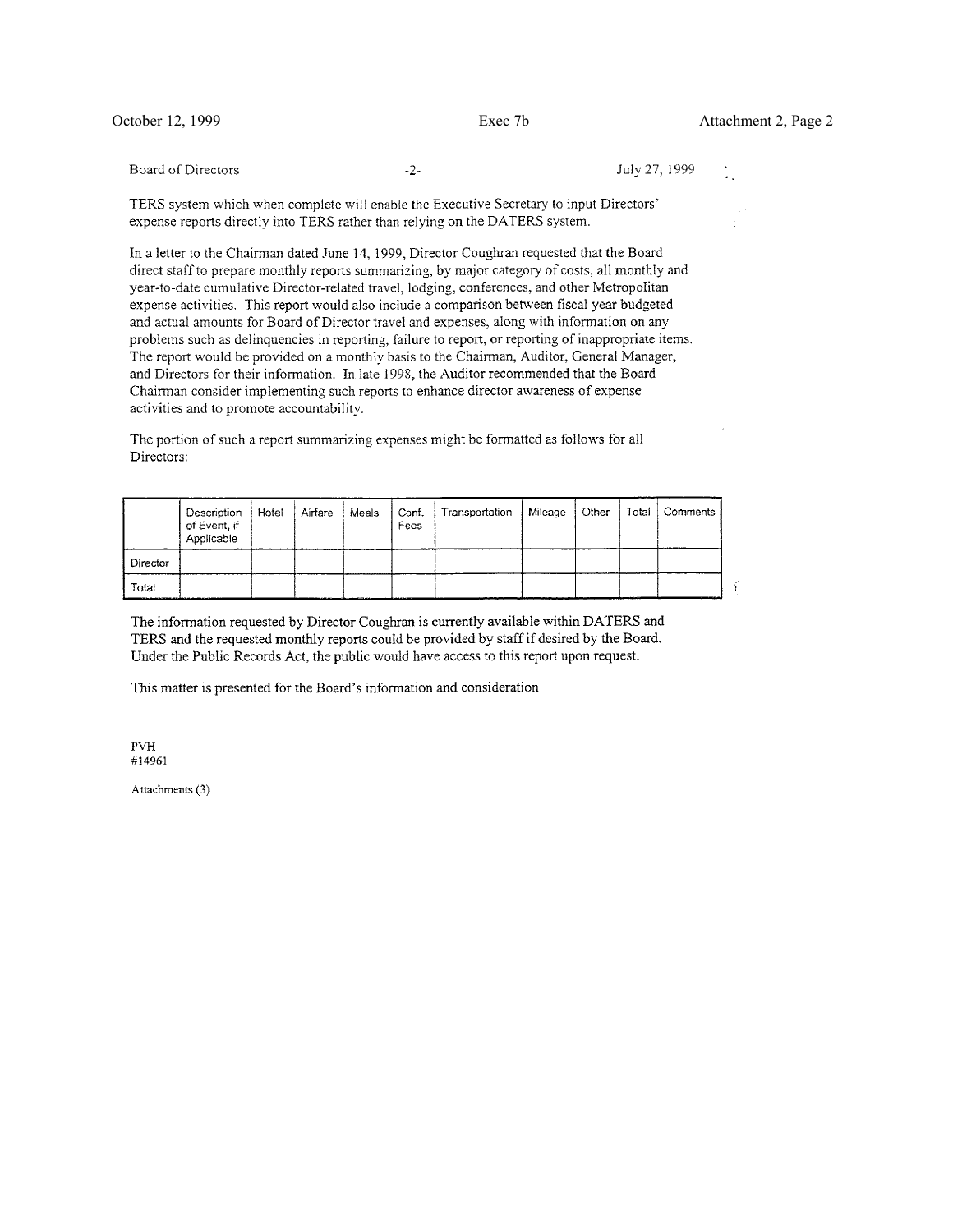**MAYOR** Miguel A. Pulido MAYOR PRO TEM Thomas E. Lutz COUNCILMEMBERS Lisa Bist Alberta O. Christy **Brett Franklin** Patricia A. McCuigan Ted R Moreno June 14, 1999 Attachment A to Board Letter 10-11 Legal Department July 27, 1999  $(Page 1 of 2)$ 

CITY MANAGER David N. Ream CITY ATTORNEY Joseph W. Fletcher CLERK OF THE COUNCIL

Janice C. Cuy

Mr. Phil Pace Chairman Metropolitan Water District of Southern California 700 North Alameda Street P.O. Box 54153 Los Angeles, CA 90054

Dear Chairman Pace;

This letter is a follow up to my issue on Agenda item 8-10 (Administrative Code clean-up items) presented at the Executive Committee held Tuesday, June 8, 1999 addressing the Board members expenses or its lack of reporting.

CITY OF SANTA ANA

PUBLIC WORKS AGENCY

220 S. Daisy Ave., M85 + P.O. BOX 1988 Santa Ana, California 92702

You may recall I brought up the issue of providing report covering the Director's expenses and thought it appropriate to include it in Chapter 7 – Periodic Staff Reports to Board and Committees, Article 1-5, which discusses a variety of reporting. No where does it address the Board Members monthly or annual expenses.

I propose this Director expense report should summarize, by major category, the costs of all Director related travel, lodging, conferences and related expense activities, both monthly and cumulative for the year. The report would reflect the FY budget vs. actual comparison, and should also include any highlights that would allow the Executive Secretary to report monthly on significant activities identifying problems. This could include Directors whom may be delinquent in filing expenses or inappropriately filing an expense report. All Directors should set an example of being accountable, particularly with the budget. I would envision the report would be provided to the Chairman, Auditor, General Manager and Directors for their information.

Additionally, as a result of several new Directors on the Board, maybe it is appropriate to develop a more definitive policy or guidelines concerning travel and expense activities by Director. The guidelines could address the rules or expectations, specify the processes for proper and timely handling of travel arrangements, expense reporting and recording. Perhaps authorize the Executive Secretary to reject travel requests, changes in arrangements, expense claim items and/or other activities, which are inconsistent with MWD's acceptable business practices.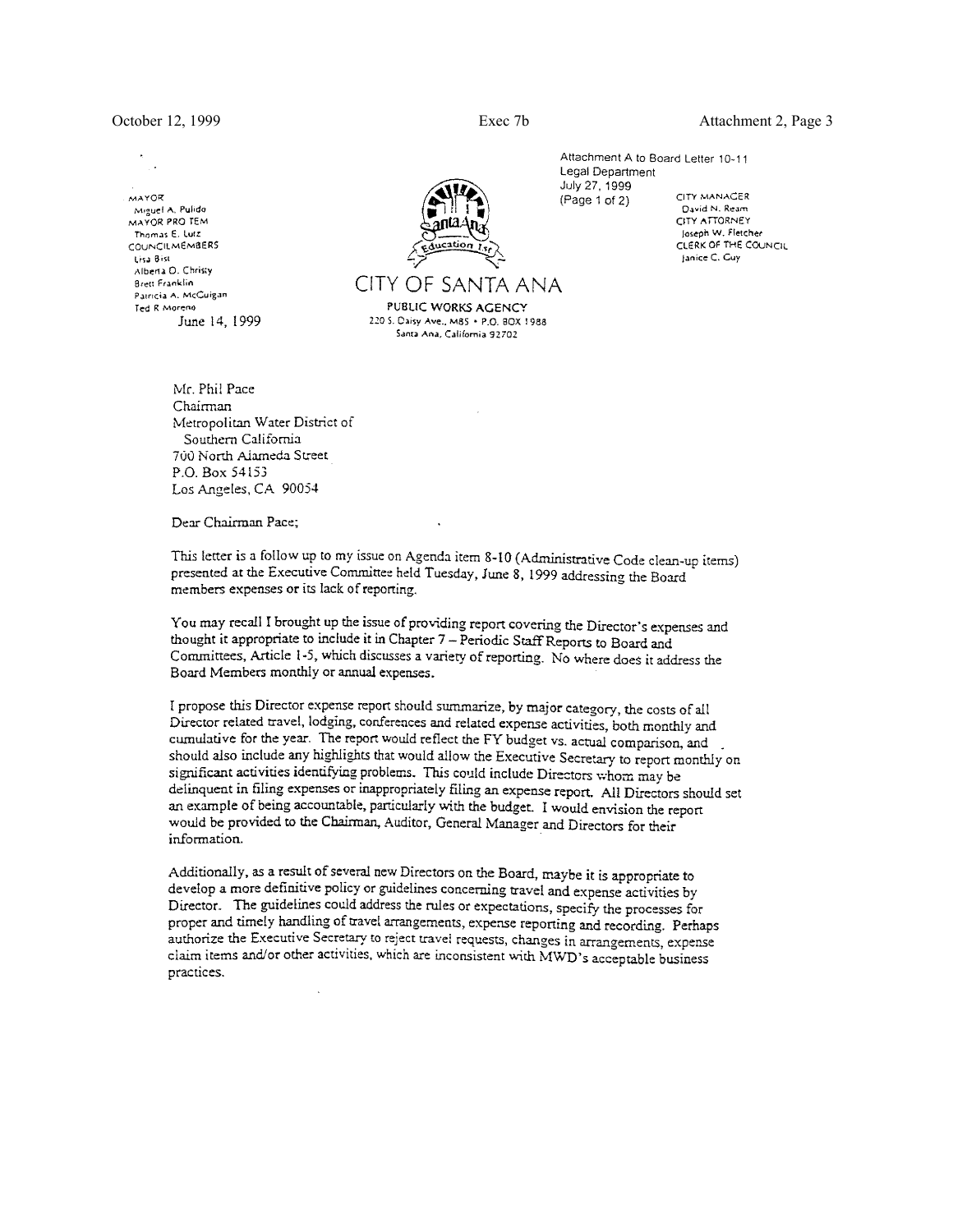¥,

 $\frac{1}{4}$ 

 $\frac{1}{2}$ 

Attachment A to Board Letter 10-11 Legal Department July 27, 1999  $(Page 2 of 2)$ 

**MWD** Reporting June 14, 1999 Page Two

As you aware, MWD continues to be under scrutiny by various interest groups. I would not As you aware, MWD continues to be under serutiny by various interest groups. I would not<br>want to again read in the newspaper about Directors misspending funds. I believe this would be<br>additional means to track the Director which is again read in the herospaper about Directors misspending funds. I believe this would be<br>additional means to track the Directors budget each year and how we can stay within budget. A<br>"slap in the face" on one Direc "slap in the face" on one Director is a slap in the face to all.

Sincerely,

 $h_{\mathcal{C}}$ 

Thom Coughran Member, Board of Director

c: Ron Gastelum, General Manager

mwdreporting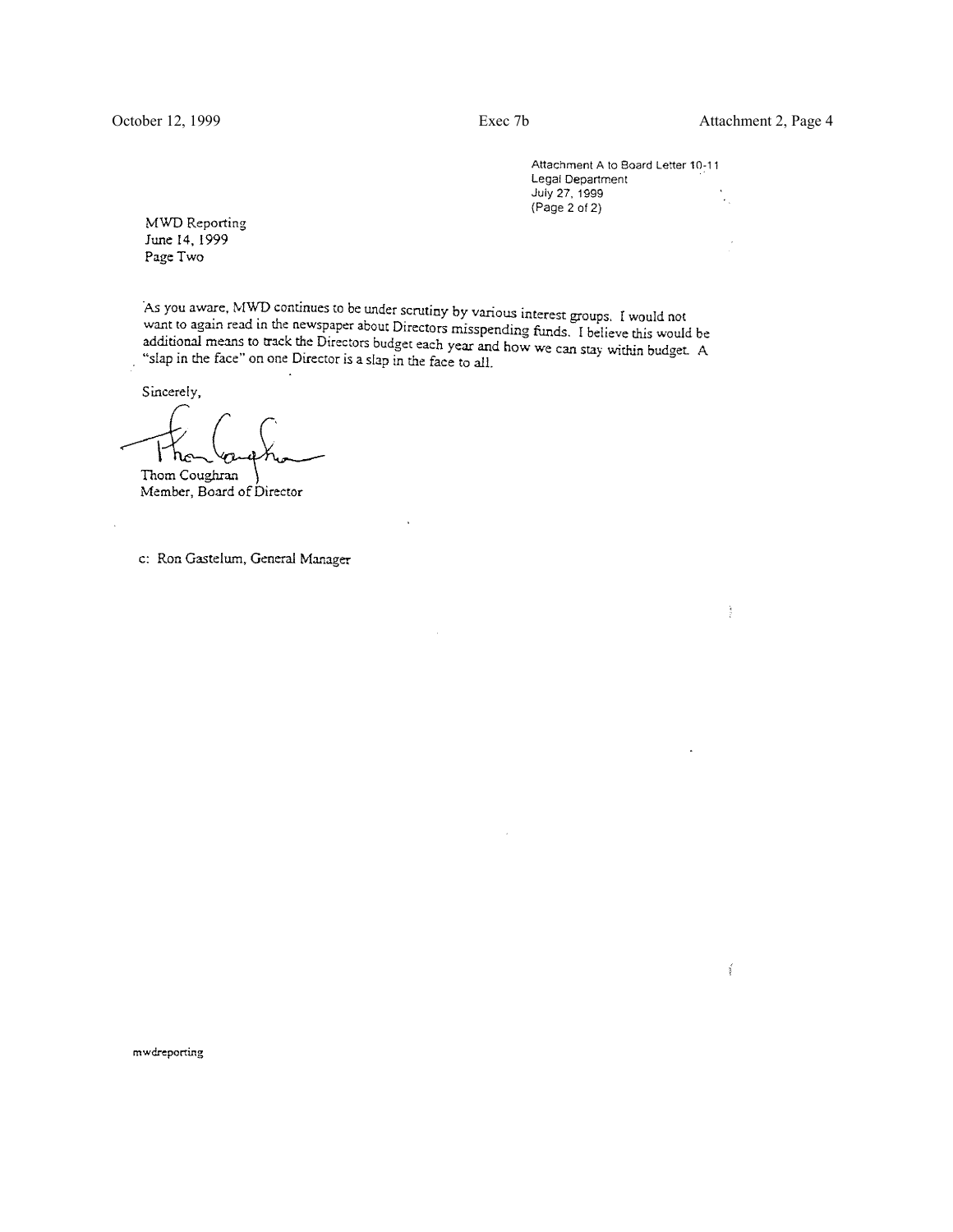Attachment B to Board Letter 10-11 Legal Department July 27, 1999 (Page 1 of 2)

### THE METROPOLITAN WATER DISTRICT ADMINISTRATIVE CODE

#### § 6331. Preparation, Approval and Processing of Claims.

(a) Expense reports shall be prepared and approved using a standard District form for such purpose.

(b) Expense accounts shall be prepared and submitted by directors and employees under the following circumstances in accordance with the schedules outlined herein:

(1) Directors and employees who incur expenses on behalf of the District, or who travel on or engage in District business which requires the expenditure of funds on their behalf, shall prepare an expense claim form to document the purposes and costs of such activities, even if no reimbursement is being requested. Notwithstanding the foregoing, no expense report need be prepared by a director or employee for a function and/or meals sponsored by the District other than for personal expenses charged to the District which must be reimbursed to the District, or for travel or miscellaneous expenses incident thereto which the directors or employee paid and which are reimbursable to said director or employee. As used herein, the term "District sponsored" includes, but is not limited to, meals provided at District facilities, tours for or sponsored by directors, off-site Board workshops, and such other events as may be designated in advance by the Chair of the Board or the General Manager.

(2) Directors' expense claims shall be submitted to the Executive Secretary's office no later than the end of the month following the month in which the director incurred the expenses or participated in an activity for which District funds were utilized on the director's behalf.

(3) Employees' expense claims, approved in accordance with the provisions of this section, shall be submitted to the Finance and Business Services Division no later than the end of the month following the month in which the employee incurred the expenses or participated in an activity for which District funds were utilized on the employee's behalf.

(4) In no event shall the District process claims by a director or employee for any expenses that he or she incurs on the District's behalf if the claim for reimbursement of such expenses is not submitted within 90 days after the expenses were incurred. Extensions of time may be granted by the Department Head in the case of employees, or by the Chair of the Board in the case of directors when the circumstances causing the delinquent filing are exceptional.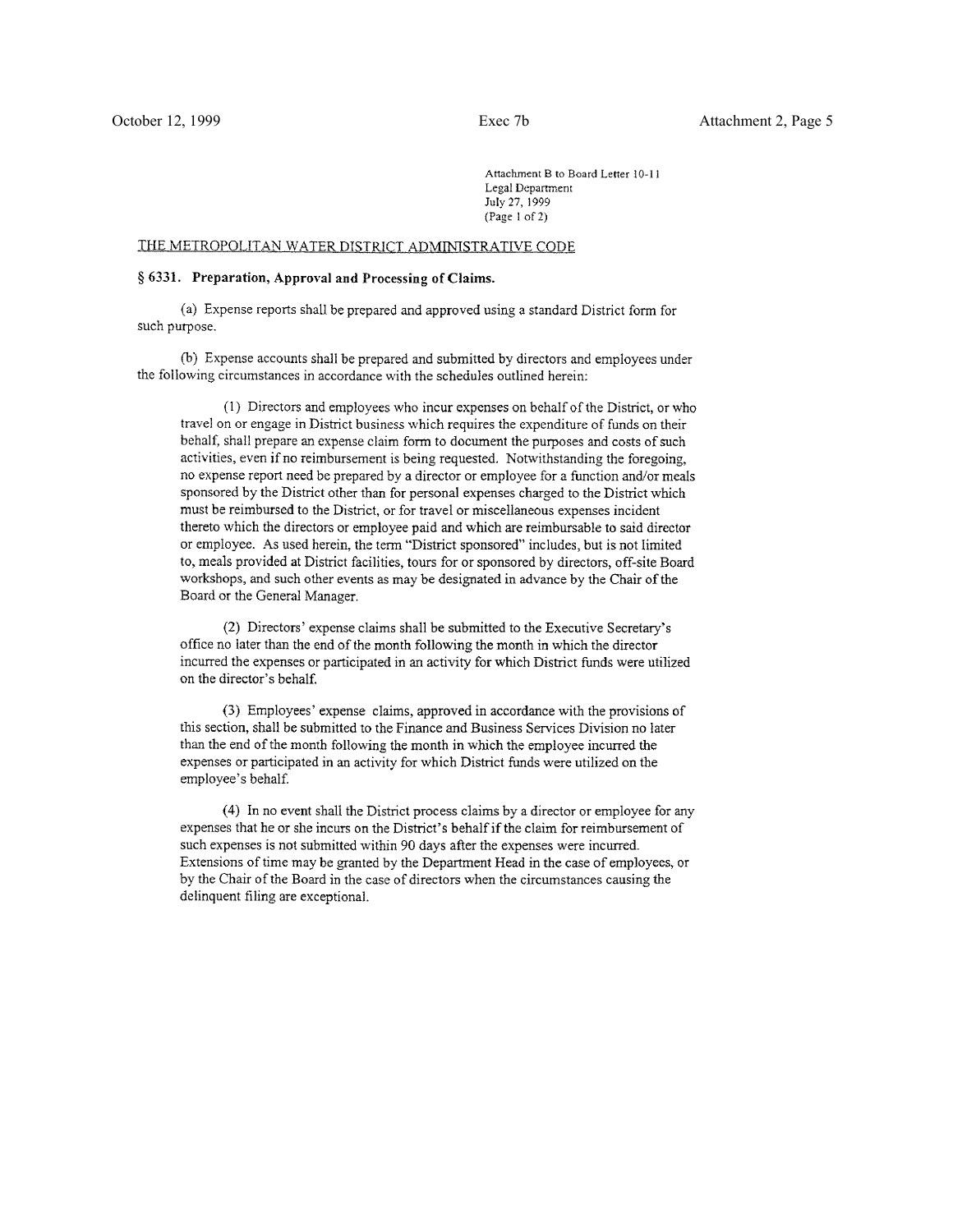$\frac{1}{2}$ 

Attachment B to Board Letter 10-11 Legal Department July 27, 1999  $(Page 2 of 2)$ 

(5) Directors and employees who fail to provide a proper and timely accounting of any of their activities which have utilized District funds may be subject to recognition of taxable income on such amounts expended by the District on their behalf in accordance with applicable tax regulations.

(c) The expense reports of all directors shall be reviewed and approved by the Executive Secretary. Department Heads' expense reports shall be verified as accurate by their respective executive secretaries. The expense reports of assistant department heads and division managers shall be approved by their department heads. All other employee expense reports shall be approved by the employees' authorizing supervisors up through the division manager level, as applicable.

(d) All approved expense reports shall be submitted to the Controller's Branch of the Finance and Business Services Division for review, processing and, if appropriate, reimbursement of amounts due the claimants. Questions, if any, on directors' claims shall be referred back to the Executive Secretary for resolution. Questions pertaining to employees' claims shall be referred back to the employees or their supervisors, as warranted. Unresolved disputes as to claims submitted by employees shall be forwarded by the Finance and Business Services Division to the General Manager, who after conference with the employee may reduce or disallow any claim and the employee shall reimburse the District.

## CALIFORNIA GOVERNMENT CODE

§53065.5. Each special district, as defined by subdivision (a) of Section 56036, shall, at least annually, disclose any reimbursement paid by the district within the immediately preceding fiscal year of at least one hundred dollars (\$100) for each individual charge for services or product received. "Individual charge" includes, but is not limited to, one meal, lodging for one day, transportation, or a registration fee paid to any employee or member of the governing body of the district. The disclosure requirement shall be fulfilled by including the reimbursement information in a document published or printed at least annually by a date determined by that district and shall be made available for public inspection.